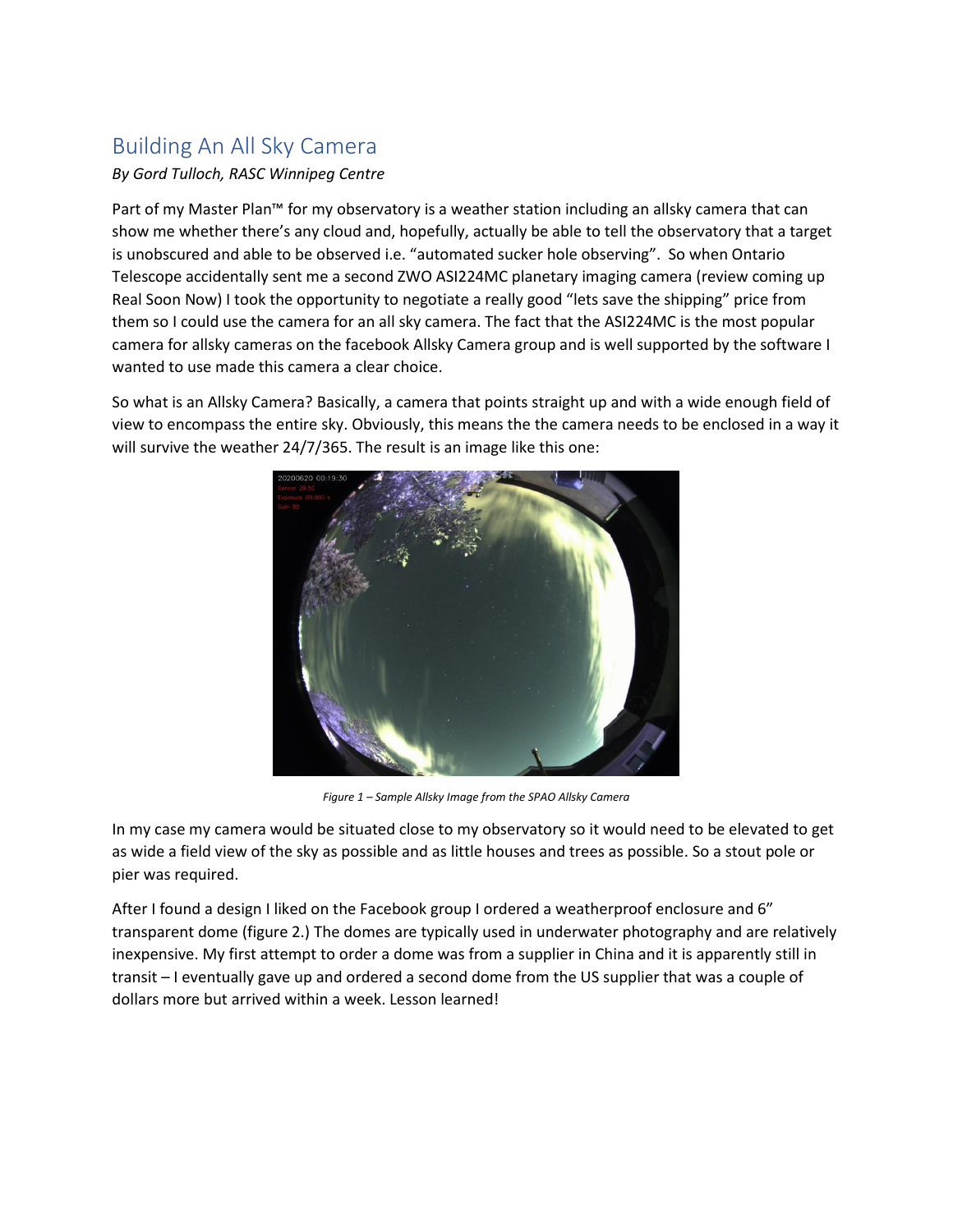

*Figure 2 – Weatherproof box and dome*

Although the ASI224MC comes with a 2.1mm lens but it would not afford a 180° view so I also ordered a 1.55mm F1.5 fisheye lens from Amazon which would provide horizon to horizon coverage.



*Figure 3 – 1.55mm F1.5 fisheye lens*

For computing power I chose to embed a Raspberry Pi 3B+ I had lying around – this is still a current model of the Raspberry Pi despite the Raspberry Pi 4 being out. The 3B+ has plenty of computing power to run the camera and a lot more, and has the benefit of being much cooler to run than the Rpi4, which runs much hotter due to it's much faster processing power. With the computer actually being embedded with the camera, it's a bit of a problem getting power to the box up a pole – I wanted to avoid clumsy AC adapters and 120v power going up the pole but since I intended to plug the camera into my ethernet network in the observatory, the solution was simple: Power Over Ethernet (POE. ) This standard is commonly used to run remote cameras, wireless access points and so on. And, a POE "hat" was available for the RPi so I could just plug it into the computer and power it through the same ethernet cable that connected it to the network. All that's needed is a POE injector, where you plug the device cable into the injector, and a cable to the network, and the injector provides power through unused conductors in the network cable. At the Raspberry Pi, the power is converted from 48v POE power to the 5v the RPi needs. And now I have plenty of power for not only the Pi and the camera, but the rest of the future weatherstation gear I'll mount on the pole. QED!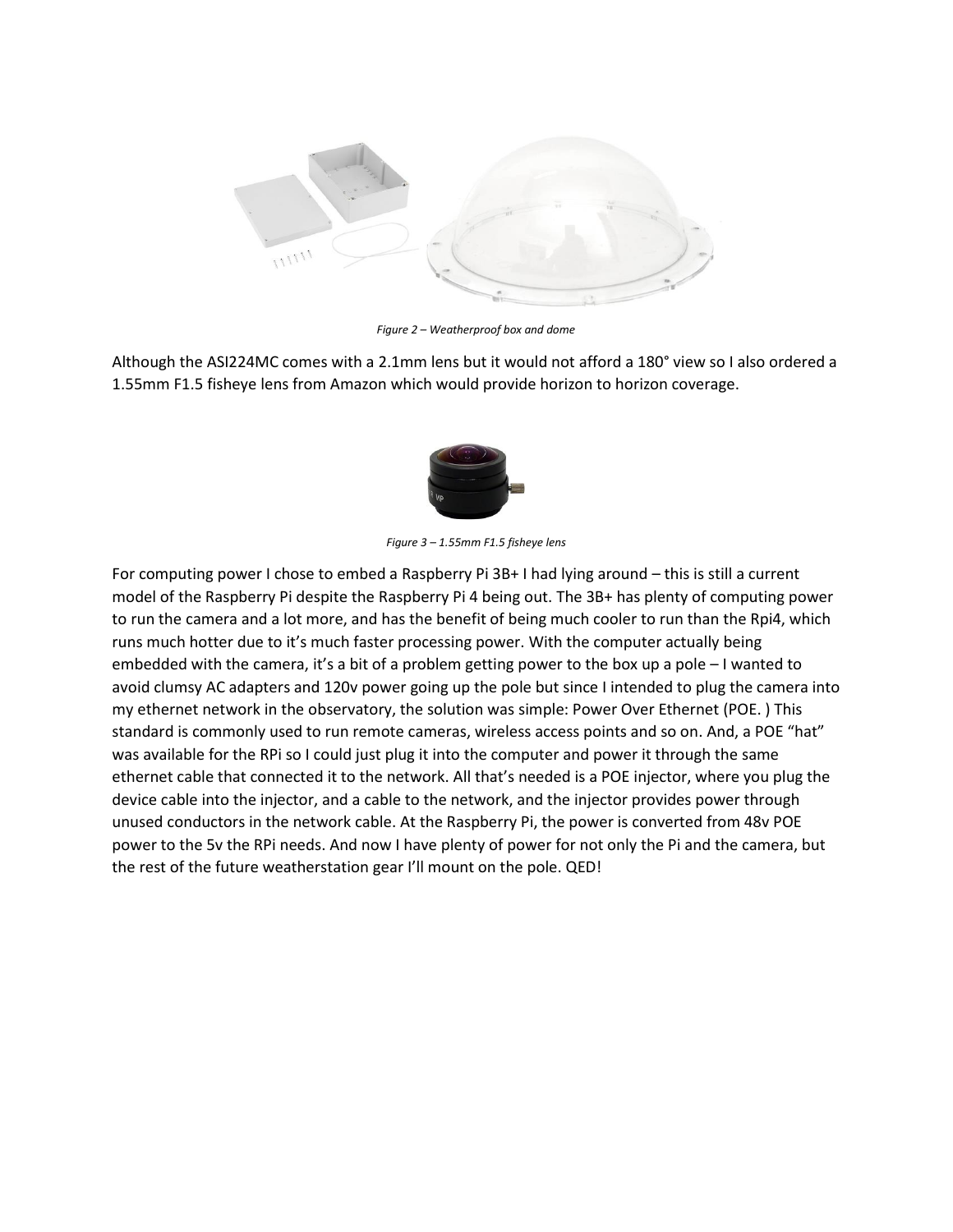Once all the bits and pieces arrived I was able to print a camera mount on my son's 3D printer and get everything mounted in the case (figure 4. ) The red line around the dome is a piece of elastic that gets compressed by the screws securing the dome to the case, creating a nice watertight seal. Being a belt and suspenders kind of guy, I also sealed the dome with clear silicon sealant that's easy to cut if I need to get into the dome later but absolutely not going to let any moisture into the enclosure. Of particular concern is condensation on the dome if moisture gets into the enclosure – so far so good. Next time I open the case I'll probably add a bad of dessicant to ensure that any moisture that somehow makes it way into the case is absorbed. The heat from the Rpi and POE hat will likely be enough to keep everything warm enough to operate during the winter but time will tell. So far the entire setup runs at about 46°C during a 25°C day so it's probably unlikely it will exceed the RPi's 85°C operating ceiling (which would trigger a thermal shutdown to protect the computer.)



*Figure 4 – Completed camera*

My initial attempt at putting the camera on a pole mounted on a piece of PVC pipe was a real indicator that I hadn't thought the mounting through real well – the camera box whipped around on the pretty flexible pole and would probably end up with the camera box being catapulted into the farmer's field behind my house in any sort of wind, so a redesign was indicate. As usual, when in doubt, over-engineer the sh\*\* out of the problem so my final solution was 4 2x4s screwed together in an overlapping pattern so I could route the ethernet cable from the camera down to ground level, and trench it under the sod over to the observatory so it wouldn't need to be routed anywhere where it could be cut or otherwise molested.